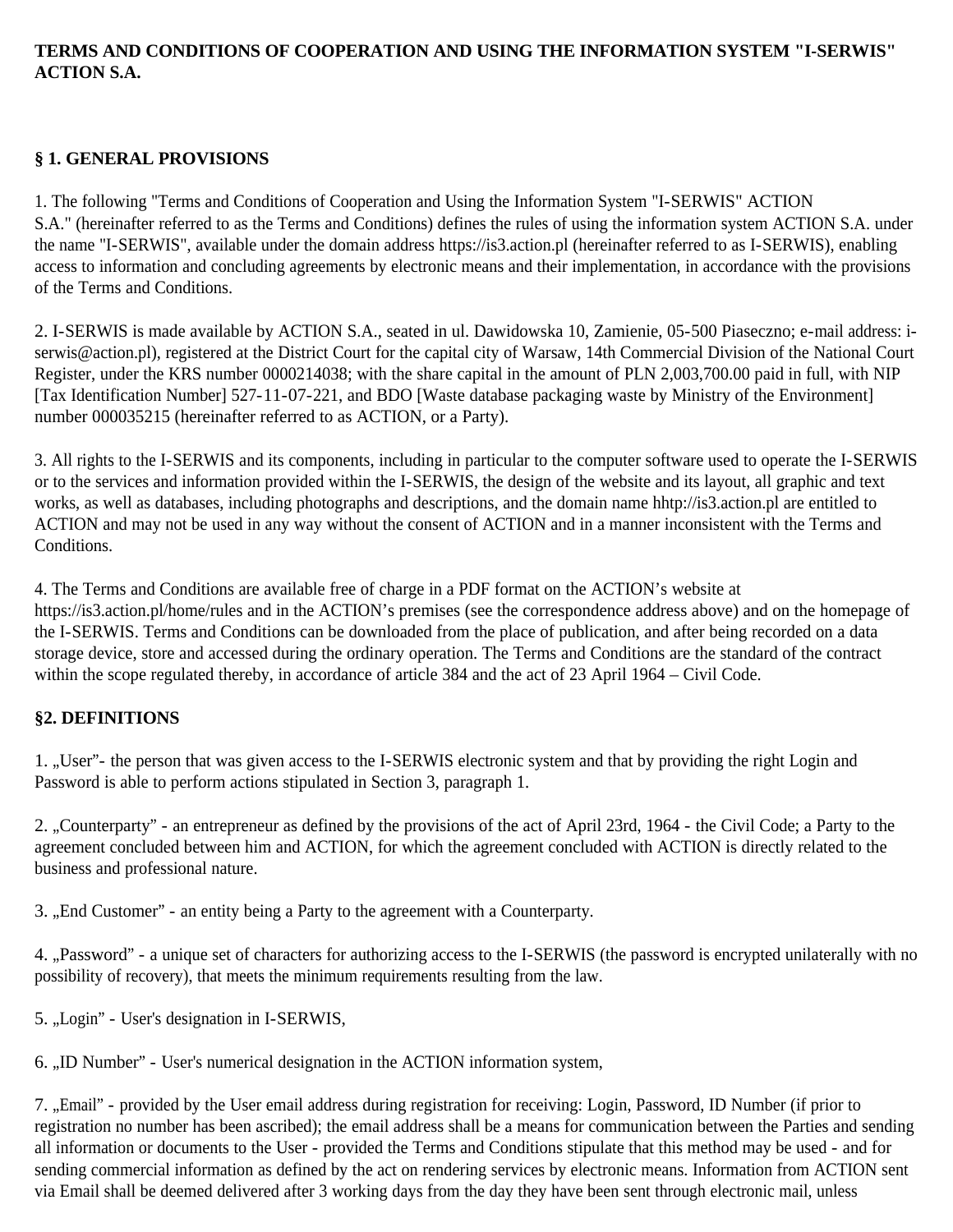ACTION receives a confirmation that the User has received information earlier than that. The User states that all information and declarations sent by him via Email shall always be information and declarations exclusively coming from him (or, alternatively, persons authorized to represent him).

8. "Registration Form" - a form placed on the website of I-SERWIS at https://is3.action.pl/registration/firstregistration, which has to be filled out by the entity that wishes to register with I-SERWIS.

9. "Terminal equipment" - each such device with access to Internet with which the User may access and make use of ISERWIS's resources.

10. "Transport services" - services for forwarding Goods and/or packages containing among others Goods ordered via I-SERWIS.

11. "Goods" - goods offered by ACTION, in particular electronic devices, software, computer accessories, office accessories, etc. purchased based on an order the User places at I-SERWIS.

12. "Service" - a service provided to the ordering party in accordance with his will, offered by ACTION in the given scope and price in connection with the fulfillment of the order placed by the User in the I-SERWIS.

13. "Account" - a set of resources and authorizations within the I-SERWIS system allocated to a given User, which may be accessed with the right Login and Password.

14. "Manufacturer"- a natural person, a legal person, or an individual with no legal personality conducting business activity in the field of producing material goods (Goods) in order to resale, and which have the appropriate markings provided for producers, certificates, admissions to trade in a given area.

15. "Manufacturer's Warranty" - a manufacturer's certificate that defines obligations of guarantor and End Customer's rights in the case where purchased Goods do not have the features described in such certificate.

16. "Action Warehouse"- premises where goods entrusted to ACTION are stored.

17. "Matching Payments" - function of the I-SERWIS system by which a User may allocate an amount, form, and order of settling amounts due from a given sales document (invoice) based on ordered Goods or Service in the system via the User's Account.

18. "ACTION Complaints Department" - a unit of ACTION that examines complaints related to faulty Goods.

19. "ACTION Service Department"- a unit of ACTION that examines complaints related to faulty Goods.

20. "Transport companies" - entities authorized to render transport services for persons or goods as ordered by ACTION; they deliver ordered Goods from the Counterparty to the End Customer.

21. "Service Provider" - an external entity other than ACTION that provides services as defined by the Civil Code.

22. "Personal Data Controller" - a natural person, legal person, or an individual with no legal personality whose been entrusted with personal data. A detailed scope of rights and obligations of the Personal Data Controller has been specified in the Regulation (EU) 2016/679 of the European Parliament and of the Council of 27 April 2016 on the protection of natural persons with regard to the processing of personal data and on the free movement of such data, and repealing Directive 95/46/EC (General Data Protection Regulation) (hereinafter referred to as "GDPR")

23. "Insurer" (in relation to Credit Limit) - an entity conducting insurance business, being at the same time a party to the insurance contract, under which he is obliged to pay compensation or other benefit in the event of a specific random occurrence, in particular, failure to pay for Goods ordered by the Counterparty.

24. "Credit Limit" - a revolving trade credit granted at the request of Counterparty; its amount and deferred payment dates are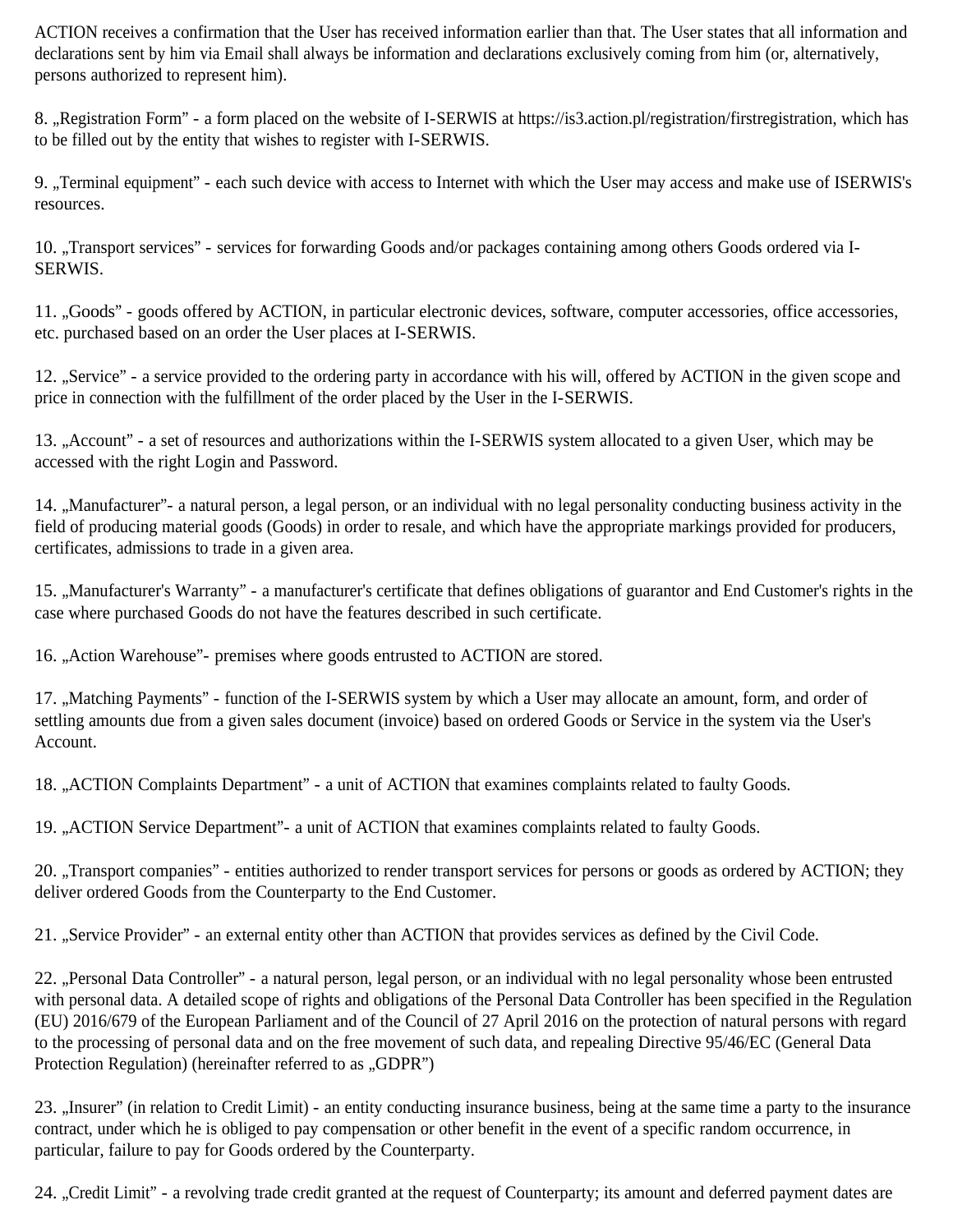defined by ACTION.

25. "Individual Water Mark" - a characteristic graphical mark taken from ACTION's special data base for identifying a Counterparty.

26. "Statement of having the status of a large entrepreneur" - an obligation to submit to the other party to a commercial transaction a declaration of being a large entrepreneur within the meaning of Annex I to Commission Regulation (EU) No 651/2014 of 17 June 2014 recognizing certain types of aid as compatible with the internal market in application of Art. 107 and 108 of the Treaty (Official Journal of the EU L 187 of 26.06.2014, as amended). - in the form in which the commercial transaction is concluded, at the latest at the time of its conclusion.

## **§3. TYPES AND SCOPE OF ACTIVITIES PERFORMED WITHIN I-SERWIS**

1. Under the conditions stipulated in the Terms and Conditions and appendices to the Terms and Conditions (hereinafter "Appendices"), constituting its integral part, through the I-SERWIS, the User obtains the possibility of:

a) purchasing Goods and ordering Services offered by ACTION and Service Providers, particularly those specified in Terms and Conditions and based on User orders placed at I-SERWIS as well as contracts and agreements related to purchases of Goods and commissioning of Services, including those related to conditions of bonuses, advertising, and marketing,

b) obtaining and exchanging information about Goods submitted by the User to ACTION's Complaints and Service Departments,

c) obtaining information about transport of Goods purchased by the Counterparty at ACTION, including the rules for calculating charges for Transport services. The rules and costs of Transport services has been stipulated at ACTION's website: *https://is3.action.pl/account/termsofcooperation#fees*

d) obtaining and exchanging financial and accounting information about payments and settlements of the Parties, sales documents, and matching payments. Description of available information exchange methods (IT integrations): *https://is3.action.pl/account/termsofcooperation#integrations*

e) using the ICT system using certain data from I-SERWIS, e.g. prices, appendices and other content made available electronically by ACTION,

f) adding own e-mail address to chosen mailing lists in order to receive from ACTION and entities entering the ACTION Capital Group and/or entities cooperating with them, commercial information by electronic means

g) obtaining information about conditions of use electronic invoices ("e-invoice"); and using this form of invoicing (defined on the ACTION website: https://is3.action.pl/services/services),

h) appointing persons authorized to perform specific activities on behalf and/or for a Counterparty from I-SERWIS which relate to performance of commercial collaboration between the Parties (e.g. setting up accounts and granting them specific rights),

2. In addition to the functionalities indicated in §3 para. 1 of the Terms and Conditions, in the price list, ACTION provides the Contractor with information about the statistical classification (PKWiU) and customs classification (CN) as they are, without any express or implied guarantees. ACTION does not guarantee the accuracy, timeliness, completeness, adequacy, suitability for the Counterparty or suitability for a specific purpose of the information. ACTION, with the exception of products sold under own brands, is not responsible for the data on VAT rates provided to Counterparties and for VAT invoices issued by ACTION, in particular for incorrect information provided on these invoices or documents, providing Counterparties with an incorrect VAT rate, statistical classification ( PKWiU 2008 – by the end of March 2020) or customs classification (CN) for a given product, implying the use of incorrect data in the Counterparty's sales system and the resulting incorrect VAT settlement by the Counterparty. In order to confirm the correctness of the data, the Counterparty is obliged to submit to the Director of the National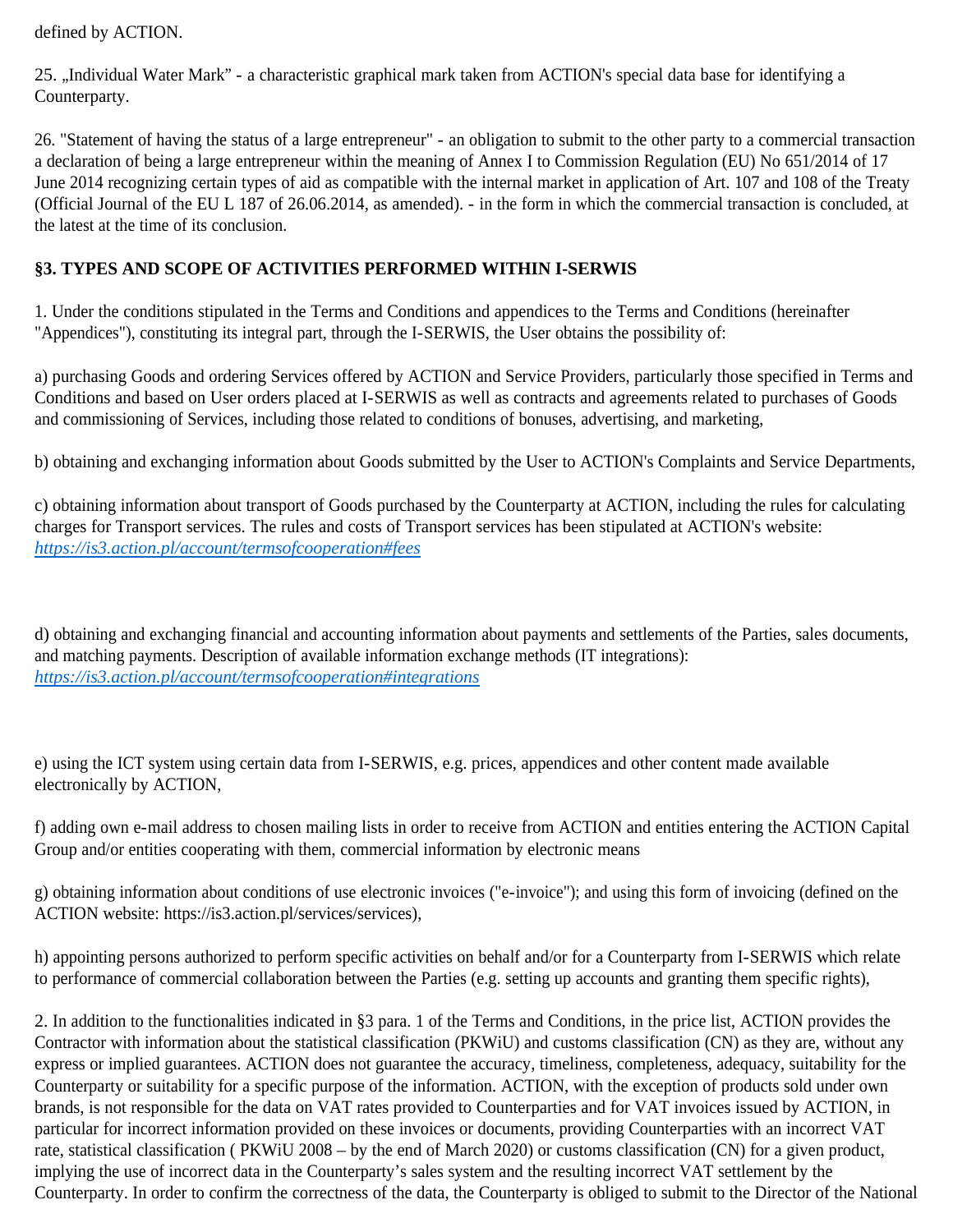Tax Information (KIS - Krajowa Informacja Skarbowa) an application for issuing binding rate information (WIS – *Wiążąca Informacja Stawkowa*).

3. Activities carried out via I-SERWIS are executed electronically unless the Terms and Conditions state otherwise.

4. ACTION runs operations related to the activities carried out through I-SERWIS on its own, with the participation of entities belonging to the ACTION Capital Group, and in cooperation with third parties, in which ACTION does not participate (this particularly regards transport services). ACTION complies with the provisions of the law and rules of professional trade in its operations, including to avoid conflicts of interest. ACTION is subject to the rules of corporate governance "Good Practices of Companies Listed on the WSE 2016" introduced by Resolution No. 26/1413/2015 of the Supervisory Board of the Warsaw Stock Exchange on 13 October 2015 (as amended). The text of these rules is available on the WSE website (http://www.gpw.pl) and our website. ACTION is a public company and detailed information about the composition of the ACTION Capital Group and its activities is posted at http://www.action.pl.

5. ACTION declares that it has the status of Big Entrepreneur as defined in Annex I to Commission Regulation (EU) No 651/2014 of 17 June 2014.

6. The scope of information, activities and Services performed within I-SERWIS and their main features are specified in the Terms and Conditions and Appendices. ACTION reserves the right to change the scope of the information provided, activities and Services carried out within I-SERWIS by changing the Terms and Conditions.

## **§4. CONDITIONS OF USING THE I-SERWIS**

1. User using I-SERWIS is obliged to use this system in accordance with the Terms and Conditions. It is forbidden in particular to take any actions that would violate the law and the rights of ACTION and third parties, as well as provide any illegal content by the User.

2. Using I-SERWIS is dependent on:

a) fulfilling the technical requirements necessary for the running of the ACTION information and communication system. Minimum technical requirements allowing the correct use of I-SERWIS are provided on ACTION's website: https://is3.action.pl/home/technicalinfo

b) fulfilling the requirements for registration in the I-SERWIS and its positive completion, in accordance with the procedure specified in Section 5 of the Terms and Conditions,

c) accepting the Terms and Conditions in accordance with Section 5 of the Terms and Conditions.

3. Obtaining by the User any information, execution of any activities or ordering of the Goods or Services available through ISERWIS is possible after entering by the User authorization parameters, i.e. Login and granted by ACTION and entered by the User on the I-SERWIS website before completing the activity.

4. If the conditions for using the I-SERWIS are met, ACTION provides a single access to the I-SERWIS activated using the Login and Password. From this Account, the User may create other Accounts for persons indicated by the User, decide on the rights granted to them.

5. Login and Password are necessary parameters for authorization of access to the I-SERWIS. Therefore, the User should protect the data against unauthorized access. The User is not entitled to dispose of or transfer to other entities (with exceptions referred to in paragraph 4 above) access to Main Account or Sub-accounts. The User is fully responsible for consequences of using the Login and Password in the Main Account and Sub-accounts created by him. In particular, activities performed using the Login and Password will be treated as made by the User. In case of loss, missing, or taken over the Password by unauthorized persons, the User is obliged to immediately report this to ACTION. After receiving information, ACTION will block the existing Password, generate a new Password and transfer it to the User in accordance with the provisions of Section 5 of the Terms and Conditions. In the case of multiple-entries of incorrect login data by the User, ACTION reserves the right to block access to the Account. In the event of blocking the Password as a result of multiple entering of incorrect login data, the User, in order to obtain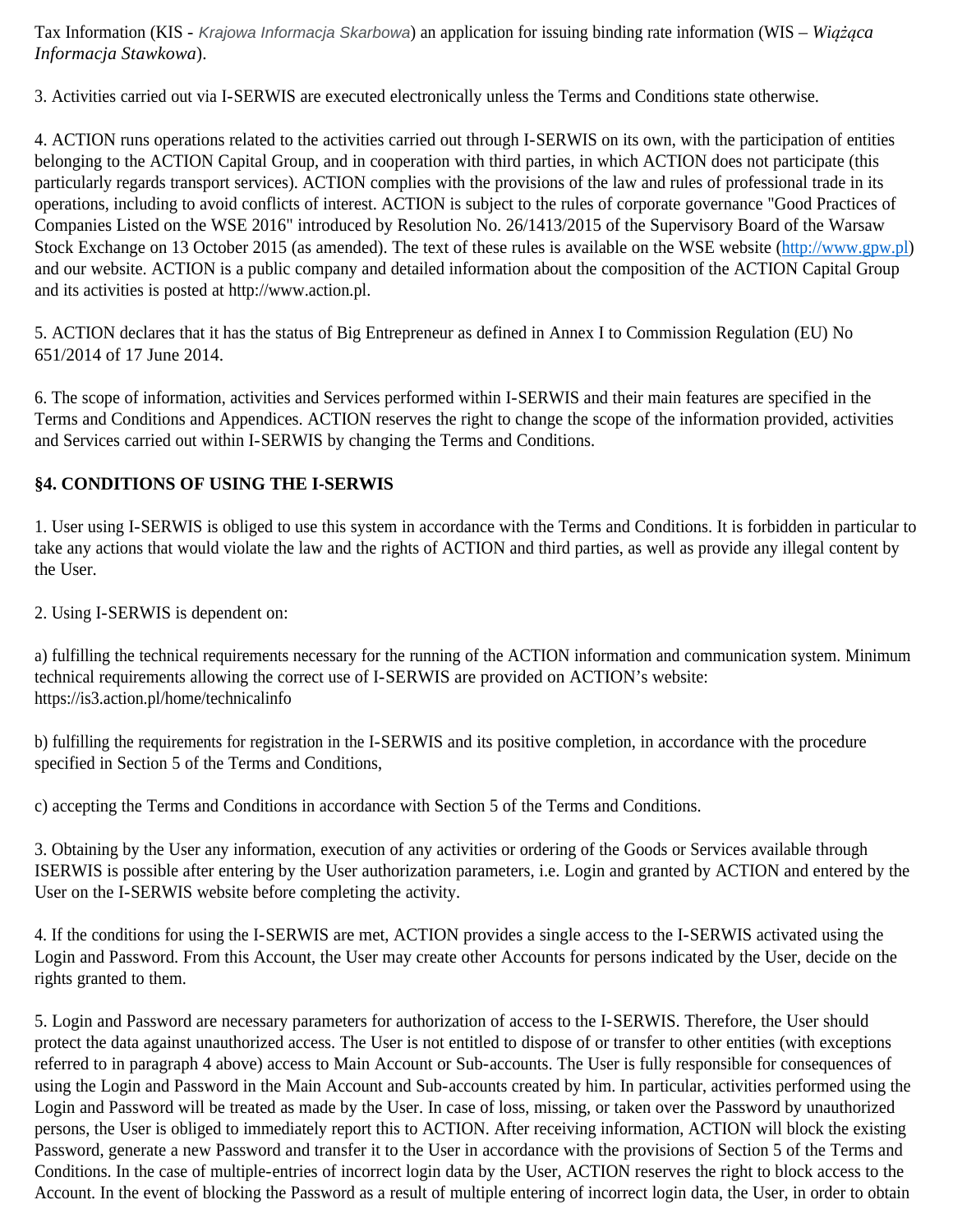new access, is obliged to immediately report the fact to ACTION by the Counterparty. After receiving the above information ACTION will verify and generate a new Password and will pass it on to the User, in accordance with the provisions of Section 5 of the Terms and Conditions.

6. ACTION uses best efforts to make I-SERWIS available continuously. In the events of necessary data updates, maintenance, continuous development of the I-SERWIS platform and legal requirements, ACTION reserves the following:

a) the possibility of a temporary lack of access to I-SERWIS as a result of necessary repairs, maintenance, or expansion of systems and media supporting the I-SERWIS carried out by ACTION or third parties, as well as in the cases of unavailability of the media necessary to use I-SERWIS for reasons not attributable to ACTION,

b) the right to block access to the I-SERWIS for Users, towards which there is justified suspicion that their use of the I-SERWIS violates the law or the provisions of the Terms and Conditions.

c) the right to delete the Sub-account in the event of the lack of any activity of the User of a given Sub-account for a period of at least 3 years.

7. In the cases referred to in Section 4 paragraph 6 ACTION will take measures to notify Users about the lack of access to the ISERWIS, stating the reason for this, unless, due to circumstances causing the lack of access to the I-SERWIS it will be impossible or very difficult. ACTION is not liable for damage caused by lack of access to the I-SERWIS, unless it is the result of willful misconduct.

8. ACTION uses appropriate software to protect the content of the activities carried out under I- SERWIS against unauthorized access (including prevention of acquisition and modification of personal data processed in I-SERWIS). However, the use of the Internet, including electronically supplied services, may be associated with the risk of various forms of interference by third parties. The basic condition for reducing these risks is for the User to use original software and programs that counter security violations of the information systems of the User. Therefore, ACTION informs the measures used for securing I-SERWIS may not guarantee absolute security of information transmission, in particular due to the technical limitations of the I-SERWIS system and the lack of knowledge about the security of the User's terminal equipment. For these reasons, ACTION does not guarantee that data transmitted over the internet will reach the User in error-free, complete and full form. The Parties are obliged to notify each other of any suspected breach of data transmission security rules by electronic means within 72 hours.

9. I-SERWIS uses cookie files, which are used to carry out activities performed under I-SERWIS. Cookie files are computer data, in particular text files, that are stored on the User's terminal equipment and are used by the server to recognize the User's devices during connection with and to browse websites. Cookies are divided into temporary ones – stored until the browser is open and Cookies with a specific expiration time. The information contained in Cookies may be used by the website from which it was sent for the purpose of profiling the user.

10. Cookies are used to collect information related to the use of ACTION's websites, including from I-SERWIS by the User. On ACTION's websites, cookies are used to:

a) adjusting the content of websites to the preferences and needs of the User and optimizing the use of I-SERWIS. Cookies allow to recognize the User's terminal device and authenticate the User in the I-SERWIS;

b) collecting general and anonymous statistical data defining the use of ACTION websites, including the I-SERWIS, which allows the analysis of individual needs of Users and improvement of the structure and content of the shared services as well as presentation of products and services;

c) presenting information posted on the ACTION's websites, taking into account the interests of the User.

11. The User can at any time change Cookies settings, so as to exclude the possibility of storage of some of these files. Detailed information about the terms of use of cookies, including their collection and storage, are available in the settings of web browser software, as well as with technical support provided by the software vendor and/or manufacturer of the browser. Disabling cookies in your browser may cause inconvenience or lack of certain features of ACTION's web pages, including the I-SERWIS, and it may affect how the website will be displayed.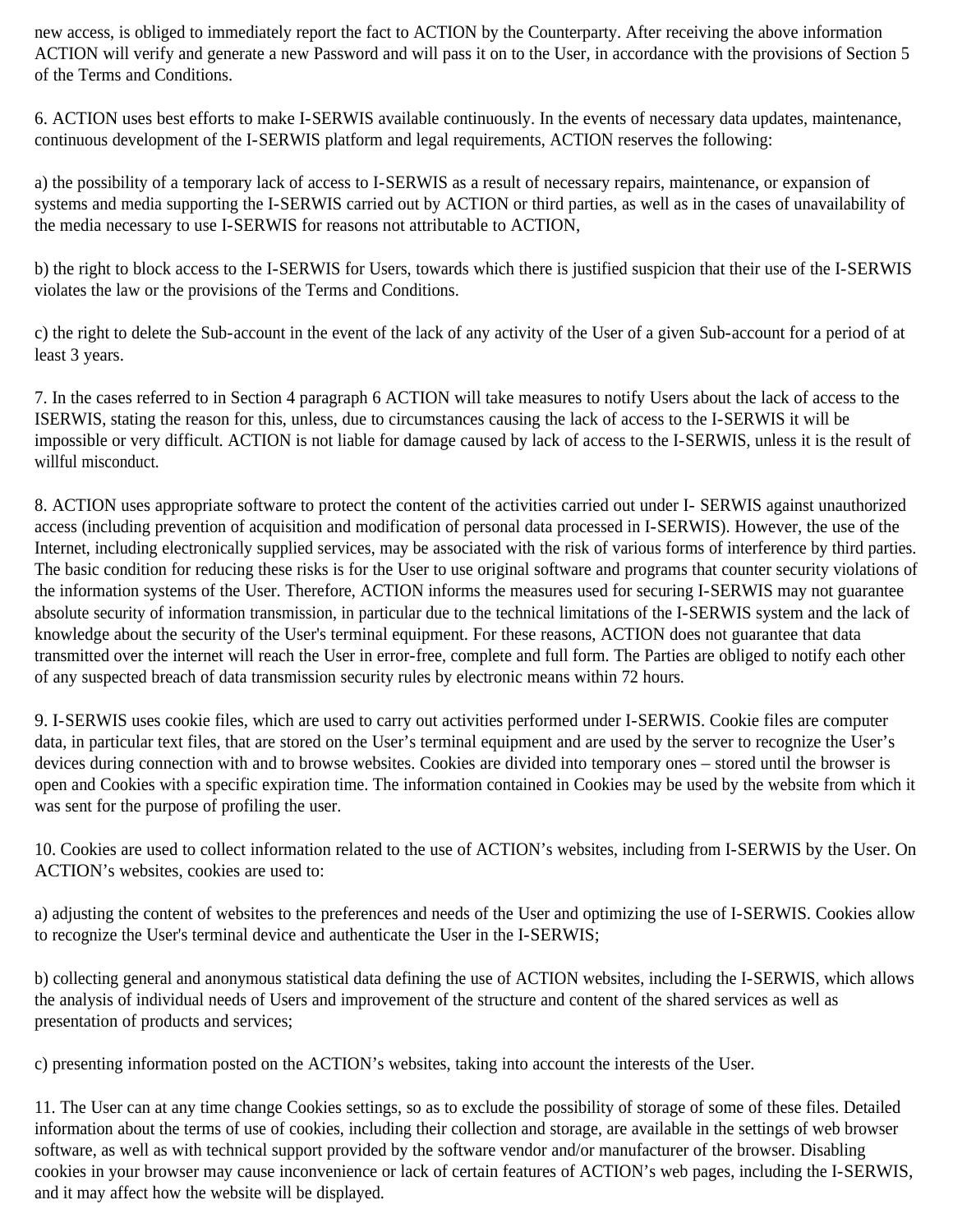### **§5. REGISTRATION AT I-SERWIS**

1. User registration at the I-SERWIS system is possible in the case when the Counterparty – on behalf of which the User acts – runs a registered business, and meeting the characteristics of the Counterparty specified in Section 2 paragraph 2 of the Terms and Conditions. The entity applying for registration in the I-SERWIS confirms that these conditions are met in the form referred to in Section 5 paragraph 2 point a) of the Terms and Conditions.

2. An entity that meets the requirements specified in Section 4 paragraph 2 and Section 5 paragraph 1 of the Terms and Conditions in order to register at the I-SERWIS is obliged to:

a) Fill in and send by electronic means the Registration Form available at https://is3.action.pl/registration/firstregistration

b) send the following to the e-mail address: rejestracja@action.pl, or submit them in person at the premises of ACTION 10 Dawidowska Street in Zamienie, 05-500 Piaseczno or send in paper version to the address of the ACTION seat:

 current copies of the following documents: the decision of granting the NIP number, the REGON number, in the case of a foreign Counterparty, a document indicating the identification number resulting from the law of the country of the Counterparty;

c) send the following to the e-mail address: rejestracja@action.pl, or submit them in person at the premises of ACTION 10 Dawidowska Street in Zamienie, 05-500 Piaseczno or send in paper version to the address of the ACTION seat: Statement of having the status of a large entrepreneur - the sample statement is attached as Annex 1 to the Regulations.

3. In the case of:

a) sending the Registration Form without providing all information indicated in it,

b) sending the Registration Form without documents indicated in point b. and/or c) in paragraph 2 above,

- c) finding non-compliance of data included in the Registration Form with registration documents,
- registration in the I-SERWIS will not be made.

4 In justified cases, ACTION may request additional information or documents for registration.

5. The User is obliged to inform ACTION about any changes to the data provided during registration at I-SERWIS and to submit documents confirming such changes as requested by ACTION. The Counterparty may inform ACTION to the addresses indicated in § 5 item b. via email or in writing - addresses in accordance with § 5 point b.

6. In the case of a positive completion of the registration process, ACTION will send an e-mail to the Counterparty with:

- a) confirmation of registration,
- b) ID number (unless such number has been granted earlier)
- c) Login and Password.

During the first login to the I-SERWIS, the Counterparty is obliged to accept the Terms and Conditions. Acceptance of the Terms and Conditions is recorded and stored by ACTION. No acceptance renders the use of I-SERWIS impossible.

7. Users registered at I-SERWIS on the date the Terms and Conditions in order to use the I-SERWIS are obliged to accept its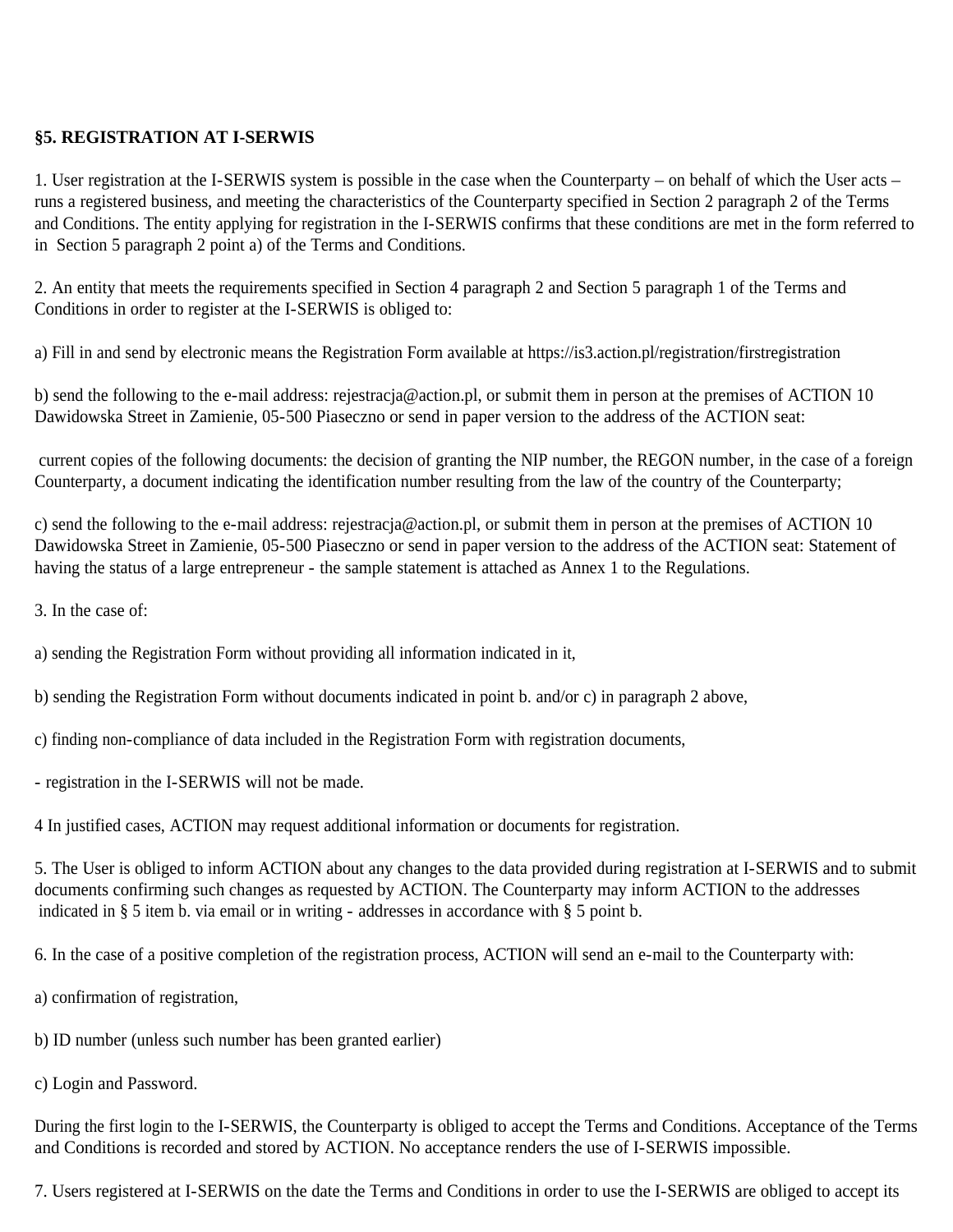provisions at the next login from the date of introduction of amendments to the Terms and Conditions.

8. Entities registered at the ACTION information system as Counterparties who want to use I-SERWIS are only required to submit a Registration Form.

9. Once the registration has been confirmed in accordance with paragraph 6 above, cooperation agreement is concluded between ACTION and the Counterparty under the conditions specified in the Terms and Conditions.

10. Logging in to the I-SERWIS requires using the Login and Password by entering them in the appropriate places on the ISERWIS website.

11. Problems related to logging in the I-SERWIS should be reported to the following e-mail address: i-serwis@action.pl.

## **§6. CONDITIONS TO PERFORM ACTIVITIES IN I-SERWIS, CONCLUDING AND TERMINATING**

## **CONTRACTS, COMPLAINTS**

1. Activities performed through the I-SERWIS are made by making declarations of will in electronic form, through communication with I-SERWIS using e-mail or telephone - in the cases specified in the Terms and Conditions. ACTION reserves the right to record telephone conversations and store them on electronic media, about which the caller will be informed at the start of a call.

Recorded calls can be used by ACTION for evidence purposes, in particular to eliminate mistakes and discrepancies in submitted orders. In the case of non-acceptance on the part of the caller, it is recommended to personally contact the representatives of ACTION at ul. Dawidowska 10 in Zamienie, 05-500 Piaseczno.

2. Information about Goods and Services present in I-SERWIS, including price lists, photos, and descriptions, do not constitute an offer within the meaning of the Civil Code, but an invitation for the User to conclude an agreement by submitting an offer. In order to put forward such an offer, the User places an order on I-SERWIS using appropriate options and forms. The Counterparty is bound by a placed order for 3 days (the acceptance period).

3. Each conclusion of contract requires an explicit acceptance of an offer by ACTION. The acceptance or refusal of the offer by ACTION will be communicated via I-SERWIS and email. Refusal to accept the offer or expiry of the term specified in paragraph 2 above indicate that the contract will not be executed. Acceptance of an offer by ACTION may be dependent on accepting payment conditions, and in the case deferred payment term it may also depend on submitting required documents and legal securities for liabilities entered into by the User, in accordance with Section 10.

4. Orders for goods can be made:

a) via the "I'm buying independently" option – accepted order is then automatically transferred to realize without the participation of ACTION's Trader.

b) via the "Send to Trader" option – the order is sent to the ACTION's Trader, who can accept or apply amendments agreed upon with the Counterparty, and then he independently transmits orders for execution.

5. Orders of Services or relating to conclusion of contracts other than for the sale of Goods (e.g. bonus or marketing-related contracts) can be placed by selecting appropriate Services or contract through the I-SERWIS forms.

6. Orders placed by the User are the responsibility of the Counterparty who provided the User with access to the I-SERWIS system.

7. The contracts are concluded at the premises of ACTION. The Parties exclude the application of Article 66<sup>1</sup> Section 1-3 of the Civil Code.

8. Prices of Goods and Services are defined in the I-SERWIS system each time a transaction is concluded. Pricing information provided on the websites of ACTION may be outdated. Prices are given in net value, i.e. without due VAT tax, which will be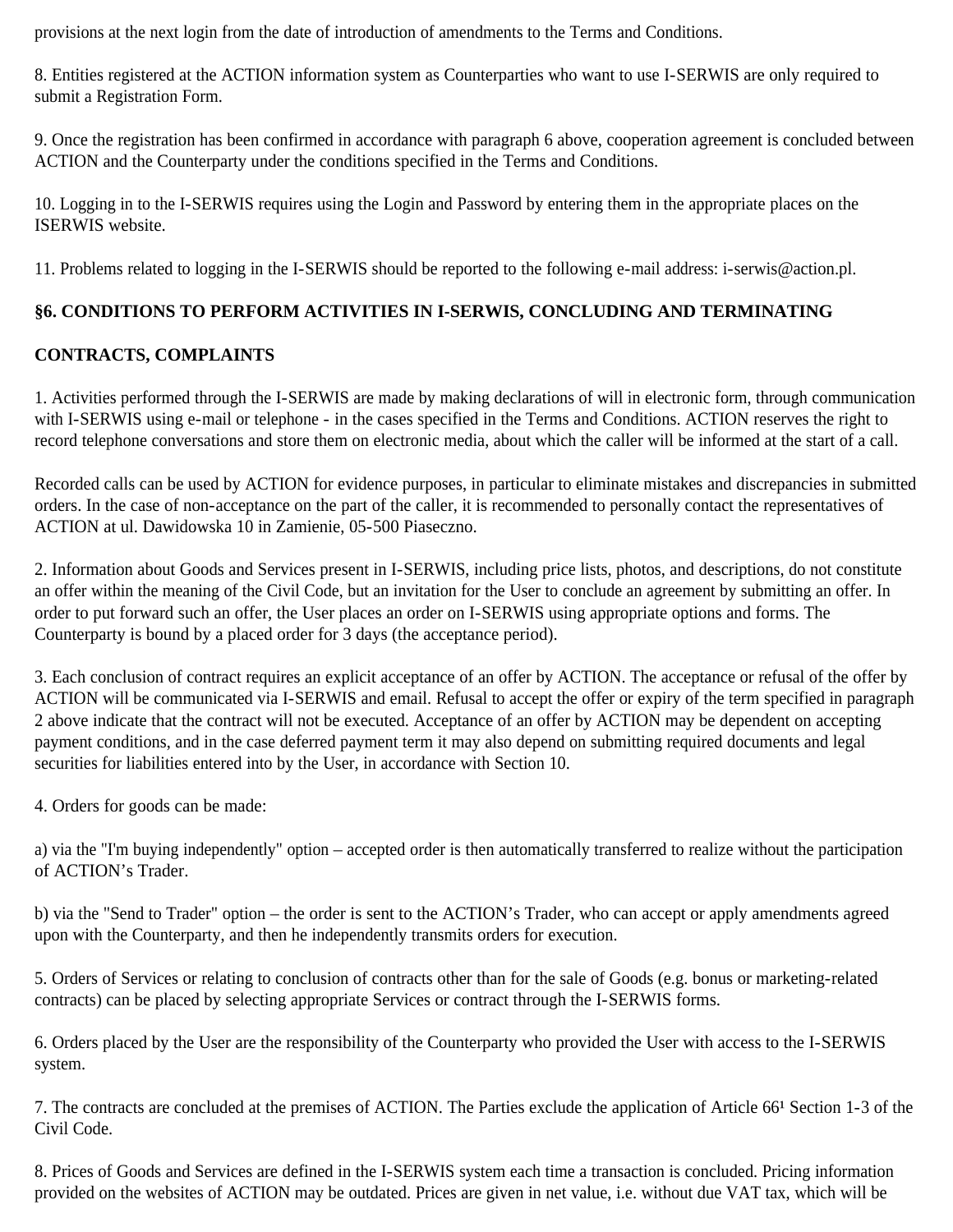added to prices.

9. ACTION takes care to ensure that information relating to the Goods and Services in the I-SERWIS, including price lists, photos, descriptions were fully in line with reality; however, the size of the presented products as well as system and human errors may lead to discrepancies in this respect. For this reason and the fact that the Counterparties are professionals in the field of Goods or Services presented in I-SERWIS and are knowledgeable about the characteristics of Goods or Services and their market value, the Parties assume that the above discrepancies and errors will be easily noticed by Counterparty. Therefore, ACTION reserves the right to invoke a mistake in terms of elements of the content of concluded contracts if the Counterparty does not notify ACTION about noticed irregularities in the features of the Goods or Services, as well as the right to rectify erroneous information in I-SERWIS at any time and to correct any documentation relating to a given transaction at the same time.

10. The cooperation agreement of the Parties concluded in accordance with Section 5 paragraph 10 of the Terms and Conditions is valid for an indefinite period. Either party may terminate this contract with a 30-days' notice. The Counterparty also may terminate the contract concluded in accordance with Section 5 paragraph 9 of the Terms and Conditions without keeping the above-mentioned 30-days' notice in the event of a change to the Terms and Conditions, if a declaration of termination is made within the time limit specified in Section 7 paragraph 2 of the Terms and Conditions.

11. ACTION has the right to terminate agreements without notice pursuant to Section 5 paragraph 9 of the Terms and Conditions in the event of a breach by the Counterparty of the following provisions of the Terms and Conditions: Section 1 paragraph 3, Section 4 paragraph 1, Section 4 paragraph 5 (in the case of sale or transfer by the User the access to the Main Account or Subaccounts, or failure to notify ACTION in due time about the loss of the Password), Section 5 par. 1 and 2 (in the case of User's non-compliance with registration requirements at I-SERWIS), Section 8, Section 10 paragraph 4.

12. Either party may also terminate an agreement concluded in accordance with Section 5 paragraph 9 of the Terms and Conditions without notice period in the case of infringement of provisions of the Terms and Conditions other than those listed in paragraph 11 above, if the other Party does not remove the identified violations within the prescribed period of not less than 7 days, unless the type of violation and the Party's interest requires the removal of violations within a shorter period. The Counterparty will be informed by ACTION about the violations and the deadline for their removal via the Email address indicated in the Registration Form.

13. The provisions of paragraphs 10-12 have the appropriate application for individual contracts concluded in the I-SERWIS system, are continuous (in particular for the provision of Services) if they are not fixed-term contracts and their content does not provide otherwise. Termination of a contract concluded in accordance with Section 5 paragraph 9 of the Terms and Conditions also results in the termination of individual continuous contracts concluded in I-SERWIS. In the cases indicated in paragraph 11 above ACTION is entitled to block the Counterparty's access to the I-SERWIS at the moment of the decision to terminate the contract, about which he will notify the Counterparty via Email address. ACTION is not liable for any damage incurred by the Counterparty as a result of blocking his access to the I-SERWIS in the discussed mode.

14. Individual contracts concluded in I-SERWIS, which do not have a continuous character (in particular regarding the sale of Goods), may be terminated in the cases specified in the law.

15. Any contract may be terminated by mutual agreement of the Parties.

16. Termination of contracts requires a declaration of will in electronic form sent via Email, unless their content requires otherwise. Termination does not relieve the Parties from the obligation to fulfil all liabilities arising up to the date of termination of such agreements or later, if such liabilities result from concluded contracts. Termination does not affect the validity of the obligations set out in Section 1 paragraph 3 and Section 8 of the Terms and Conditions.

17. In case the Parties have combined cooperation agreements within the scope of the Terms and Conditions, at the time of conclusion of such agreement in accordance with Section 5 paragraph 9 of the Terms and Conditions, existing contracts are terminated without the need to submit additional declarations of will. In this case the second sentence of paragraph 16 above shall apply.

18. The User has the right to file a complaint related to the operation of the I-SERWIS system or Services supplied via the system in the following forms: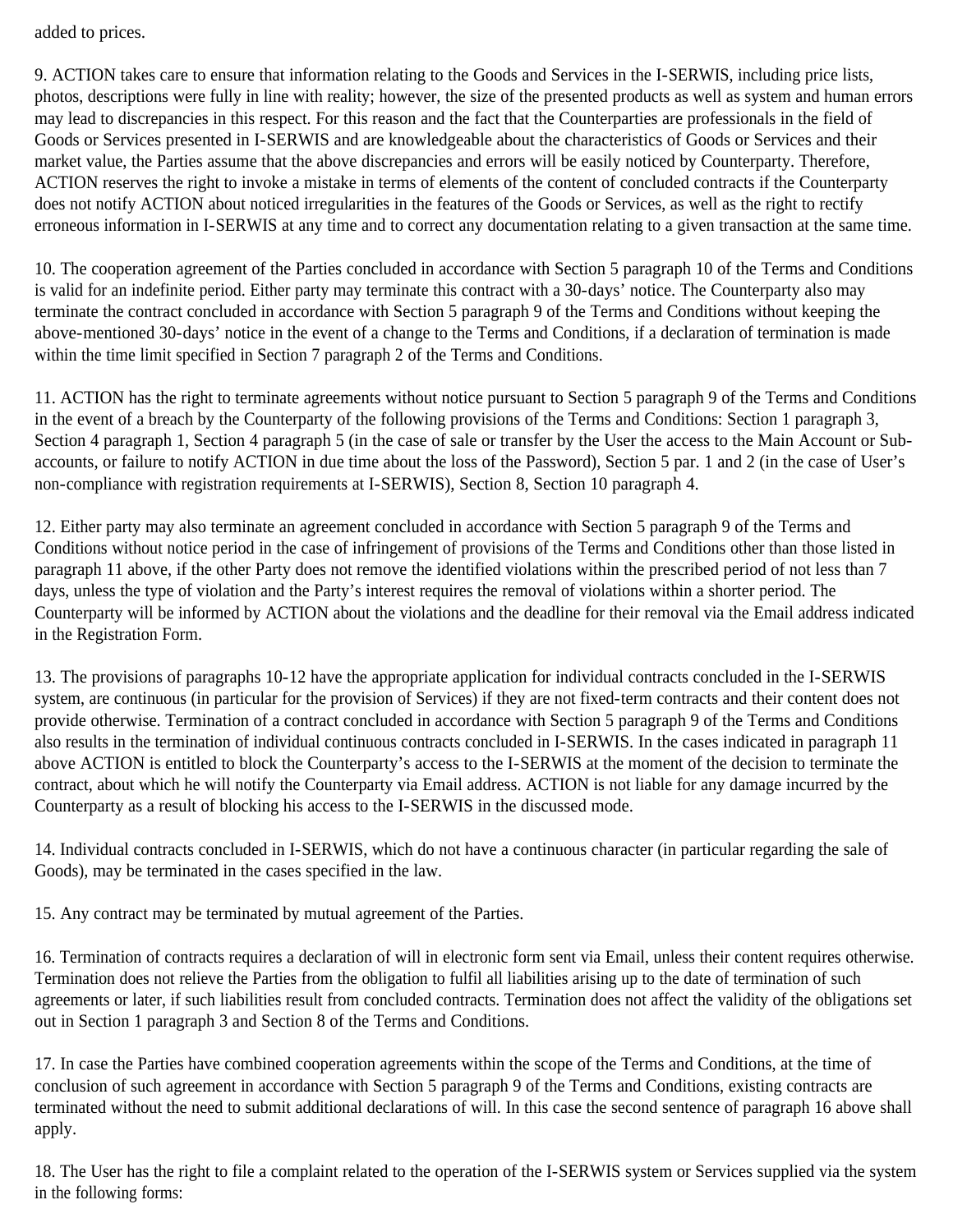a) electronically via Email at: i-serwis@action.pl ,

b) verbally via phone on (0048) 22 332 16 00, or

c) in writing in the form of a registered letter to ACTION's forwarding address.

19. Complaint procedures regarding delivery of the Goods or their defects are defined on ACTION's website at: *https://is3.action.pl/home/rules* .

20. Under Article 558 Section 1 of the Act of April 23rd 1964 the Civil Code (Journal of Law from 2014 item 121), ACTION excludes liability under the warranty for defects of the Goods.

21. ACTION examines complaints referred to in paragraph 18 above within 14 days from filing of the complaint. If the consideration of such a complaint requires the User to submit documents or provide additional information necessary for the consideration of the complaint, the above deadline runs from the date of proper performance of these activities by the Counterparty.

22. ACTION responds to submitted complaints to the Email address of the Main Account (the Counterparty's Account) and to the Email address from which it has received such complaint (if it is not the Main Account).

23. ACTION conducts specialized business activities of a bilateral, strictly professional nature of the concluded contracts. Therefore, the intention of ACTION is to conclude contracts only with entities that meet the characteristics of the Counterparty indicated in Section 2 paragraph 2. of the Terms and Conditions and in this respect ACTION is based on the Counterparty 's assurances. In the event that the statements on meeting the Counterparty 's characteristics turn out to be inconsistent with reality, ACTION provides the following information about consumer provisions contained in Chapter 4 of the Act on consumer rights of 30 May 2014 (Journal of Laws of 2014, item 827), which apply to a natural person concluding a contract directly related to its business activity, when the content of this contract results from that it does not have a professional character for this person, resulting in particular from the subject of the business activity performed by him, made available on the basis of the provisions on the Central Registration and Information on Business (*Centralnej Ewidencji i Informacji o Działalności Gospodarczej*).

a) a consumer who has concluded a distance contract may withdraw from it without giving reasons by submitting a written declaration of will within 14 days. The fourteen-day period during which the consumer may withdraw from the contract is counted from the date of delivery of the item, and if the contract concerns the provision of a service – from the date of its conclusion. To meet the deadline referred to in the preceding sentence, it is sufficient to send a written declaration of withdrawal from the contract before its expiry to the address ACTION – Complaints Department, Zamienie, Dawidowska 10, 05-500 Piaseczno.

b) the returned goods shall be unchanged, unless the change was necessary within the limits of ordinary management. In the event of withdrawal from the sales contract, such a contract is considered void and the parties return everything they have provided to the other party.

c) the entrepreneur is obliged to immediately, no later than within 14 days from the date of receipt of the consumer's statement on withdrawal from the contract, return to the consumer all payments made by him, including the costs of delivering the goods.

d) if the entrepreneur has not offered to pick up the goods from the consumer himself, he may withhold the reimbursement of payments received from the consumer until he receives the goods back or the consumer provides proof of returning the goods, whichever occurs first.

e) the entrepreneur reimburses the payment using the same method of payment as used by the consumer, unless the consumer has expressly agreed to a different method of reimbursement that does not entail any costs for him.

f) the direct cost of returning the goods is borne by the consumer.

g) if the consumer has chosen a method of delivery other than the cheapest standard delivery method offered by the seller, the seller is not obliged to reimburse the consumer for additional costs incurred by him.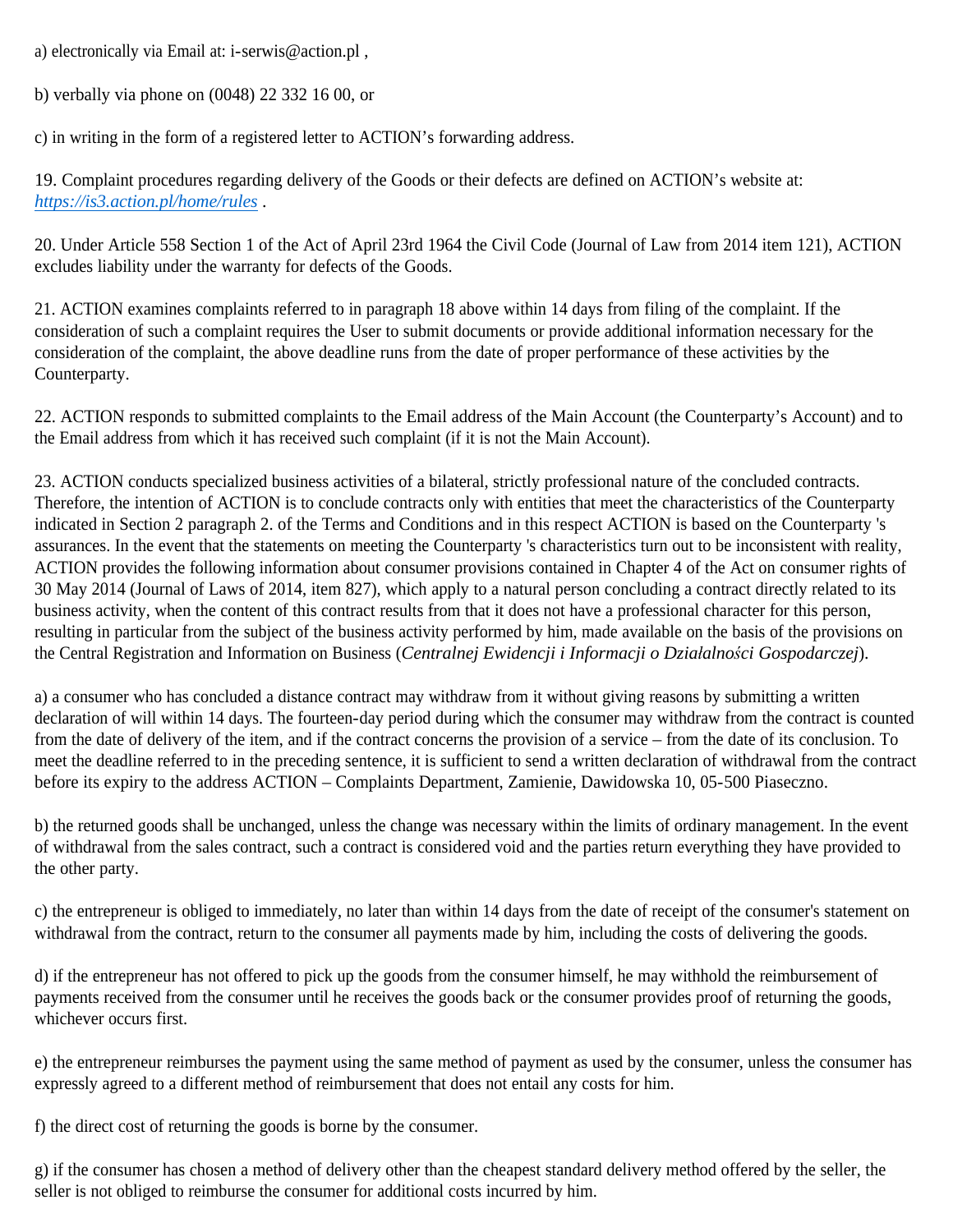h) in the case of the provision of services, commenced with the consumer's consent, before the deadline to withdraw from the contract referred to in point a) above, the service provider may demand payment of the price or remuneration for the service actually performed.

i) the right to withdraw from a contract concluded outside the business premises or at a distance is not available to the consumer in relation to contracts:

- for the provision of services, if the entrepreneur has fully performed the service with the express consent of the consumer, who was informed before the commencement of the service that after the entrepreneur has fulfilled the service, he will lose the right to withdraw from the contract;

- in which the price or remuneration depends on fluctuations in the financial market over which the entrepreneur has no control and which may occur before the deadline to withdraw from the contract;

- in which the subject of the service is a non-prefabricated item, manufactured according to the consumer's specifications or serving to satisfy his individual needs;

- in which the subject of the service is an item that deteriorates quickly or has a short shelf-life;

- in which the subject of the service is an item delivered in a sealed package, which cannot be returned after opening the package due to health protection or hygiene reasons, if the packaging has been opened after delivery;

- in which the subject of the service are items that after delivery, due to their nature, are inseparably connected with other items;

- in which the subject of the service are alcoholic beverages, the price of which was agreed upon conclusion of the sales contract, and the delivery of which may take place only after 30 days, and the value of which depends on fluctuations in the market over which the entrepreneur has no control;

- in which the consumer expressly demanded that the entrepreneur came to him to make urgent repairs or maintenance; if the entrepreneur provides additional services other than those requested by the consumer, or provides items other than spare parts necessary for repair or maintenance, the consumer has the right to withdraw from the contract with regard to additional services or items;

- in which the subject of the service are sound or visual recordings or computer software delivered in a sealed package, if the package has been opened after delivery;

- for the delivery of newspapers, periodicals or magazines, with the exception of subscription contracts;

- concluded through a public auction;

- for the provision of accommodation services, other than for residential purposes, transport of goods, car rental, catering, services related to leisure, entertainment, sports or cultural events, if the contract indicates the day or period of service provision;

- for the delivery of digital content that is not recorded on a tangible medium, if the performance began with the consumer's express consent before the deadline to withdraw from the contract and after informing the entrepreneur about the loss of the right to withdraw from the contract.

### **§7. CHANGE OF THE TERMS AND CONDITIONS**

1. ACTION reserves the right to change the Terms and Conditions. ACTION shall notify the Counterparty about changes to the Terms and Conditions via I- SERWIS and the Email address he has indicated and shall specify the changes. In the case of amendments to the Terms and Conditions, ACTION shall create a uniform text of the Terms and Conditions, which will be published in accordance with Section 1 paragraph 4 of the Terms and Conditions. Amendments to the Terms and Conditions do not affect the rights and obligations arising prior to such change.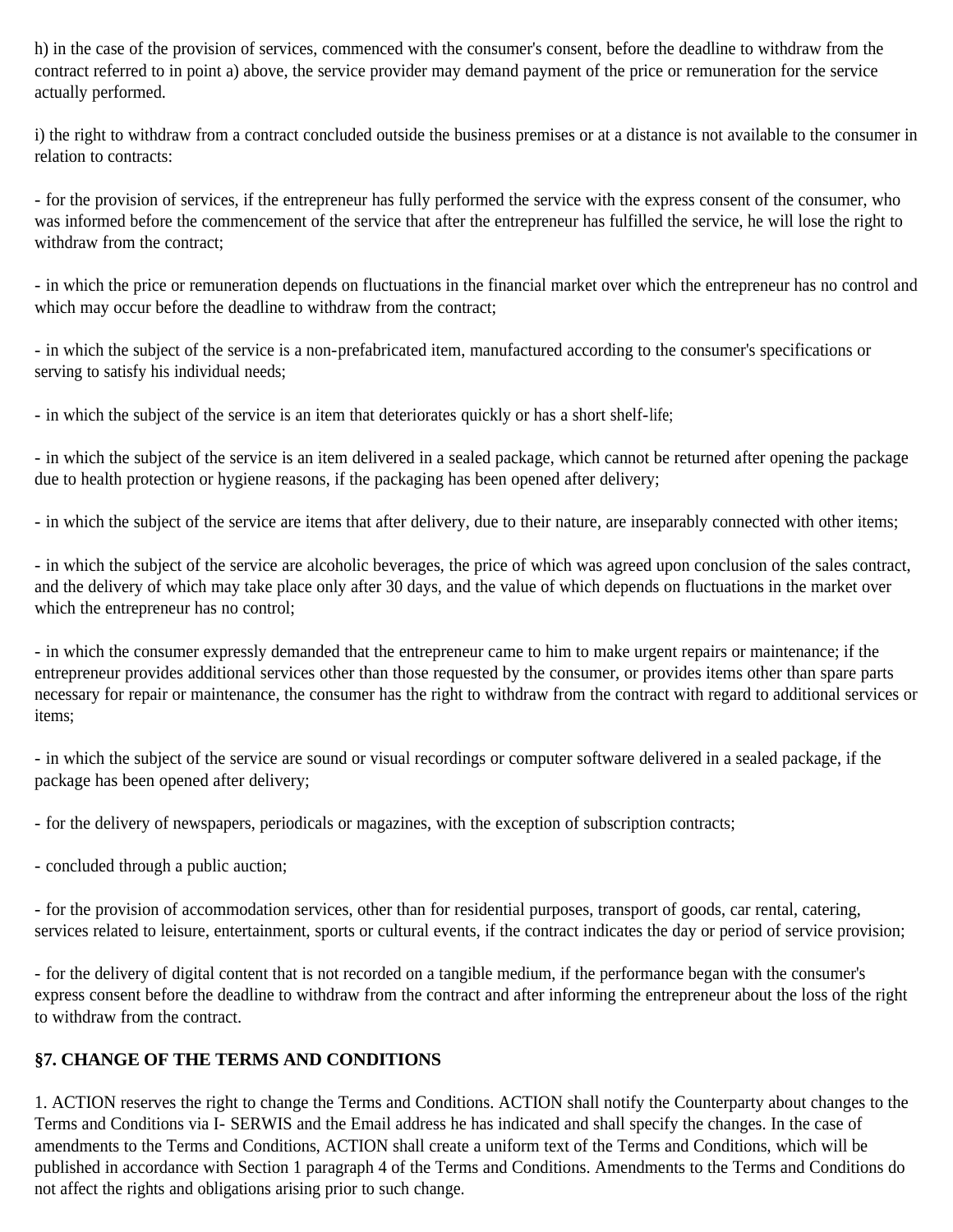2. If within 14 days from the date of notification by ACTION about the change of the Terms and Conditions pursuant to paragraph. 1 above, the User does not submit a notice of termination of the contract concluded by the accepting the Terms and Conditions pursuant to Section 6 paragraph 10 above (refusal to accept amendments to the Terms and Conditions), it shall be deemed that the amendments have been accepted and are binding for the Parties from the date on which they are implemented. Using I-SERWIS after amendments to the Terms and Conditions requires accepting its new content.

## **§8. CONFIDENTIALITY OF INFORMATION**

1. The Counterparty agrees to indefinitely maintain secrecy over all commercial and technical information, which he has received or obtained from ACTION in the course of commercial collaboration between the Parties. In particular, the obligation to main confidentiality regards the prices of the Goods and Services, at which they are purchased, the financial terms of contracts with the Counterparty, or other benefits associated with cooperation between the Parties and conditions for their granting (hereinafter referred to as Confidential information), unless the Parties agree otherwise in individual arrangements.

2. Confidential information constitutes ACTION's trade secrets, and their disclosure may result in property damage on the part of ACTION, as well as civil and criminal liability of persons committing such disclosure. The Counterparty will bear liability against ACTION for breach of the obligations referred to in paragraph 1 also in the case of disclosure of confidential information by the Counterparty's employees or other persons for which he is responsible.

## **§9. TRADE INFORMATION AND TRANSFER OF DATA**

1. The Counterparty agrees to receive commercial information sent by ACTION through electronic means of communication, i.e. via Email and on the conditions specified in the act on electronic services.

2. The Counterparty may revoke the consent referred to in paragraph 1 at any time in writing or electronically.

3. In the case of transfer of User's personal information, ACTION will act as the collector of the personal data within the meaning of art. 4 item 7 of the GDPR.

- 4. ACTION can process:
- a) personal data of the Counterparty and the User:
- I. surname and first names,
- II. company name,
- III. PESEL number [personal identity no.] or  $-$  if this number has not been issued  $-$  passport number,
- IV. number of ID card or other confirming-identity document,
- V. address of permanent residence,
- VI. forwarding address, if different from registered address,
- VII. data used to verify the electronic signature (if applicable)
- VIII. electronic addresses, (including e-mail, electronic communicators, chats, etc. provided for communication by the User),
- IX. phone number,
- X. NIP number [tax identification no.],
- b) data characterizing the use of I-SERWIS: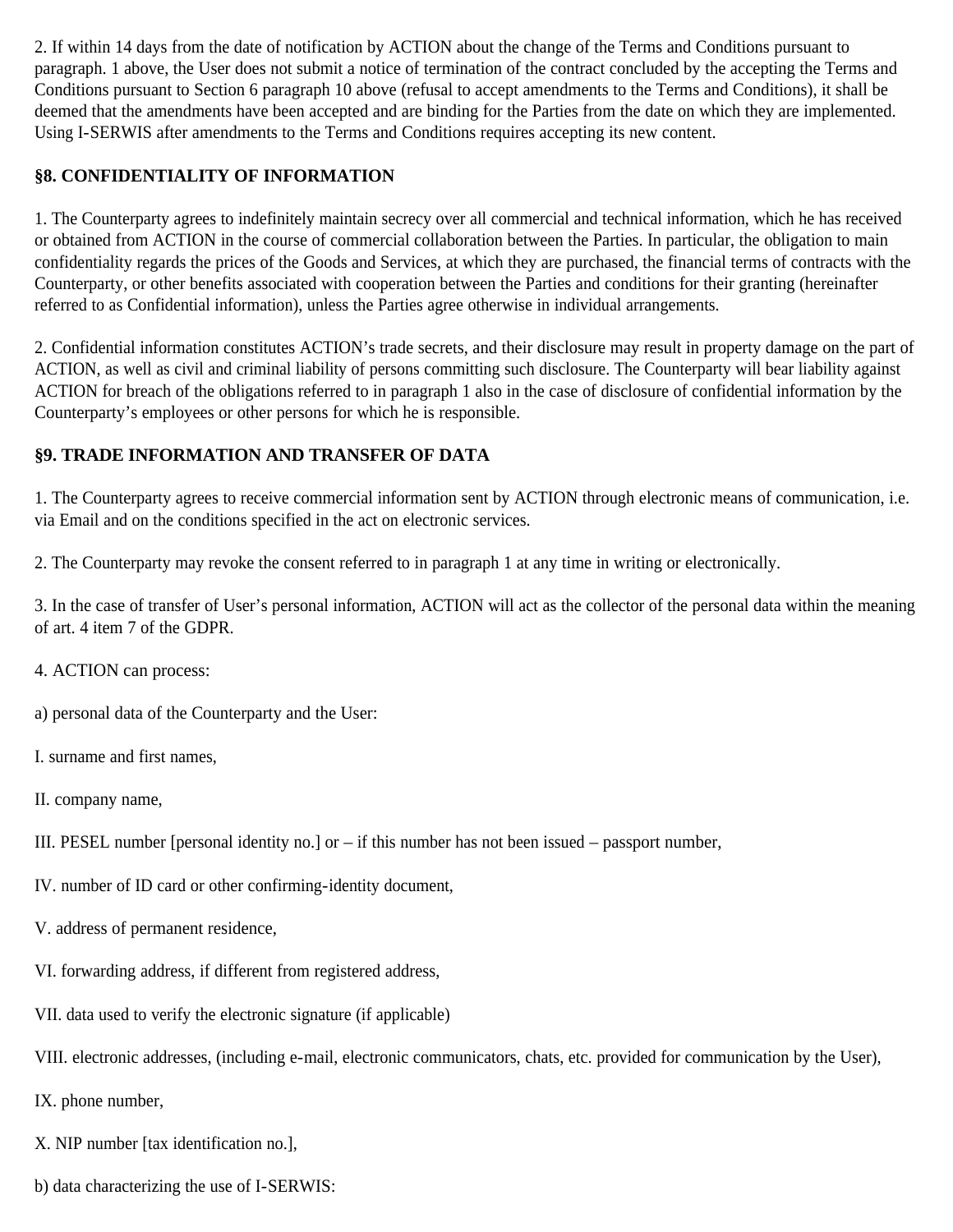I. identification markings (in particular the Login, ID no.)

II. markings identifying the termination of the telecommunications network pursuant to Article 2 point 52 of the Act of 16th July

2004 Telecommunications Law (Journal of Law from 2014 item 243)

III. data about the Counterparty's information and communication system, including the type of browser, type and model of terminal equipment and, if unrestricted, the software,

IV. information about the start, end and scope of every use of I-SERWIS, information about the use of electronic services by Counterparty.

5. User's personal data will be processed in order to: perform ACTION's obligations resulting from the cooperation between the Parties, in particular in order to perform the necessary activities related to the conclusion and execution of contracts. The User's personal data may also be processed - with separate consent of the User - to transfer commercial information, perform marketing activities relating to the Goods and Services, their advertising, market research as well as behavior and preferences of the Counterparty regarding the use of such research's findings for improving the quality of Services provided by ACTION, in order to realize potential claims of ACTION towards the Counterparty, and explain the circumstances of unauthorized use of I-SERWIS by the Counterparty.

6. The User's personal data may be shared by ACTION only for the purpose for which the Personal Data was collected or if it results from the legally justified interests of the Administrator or a third party, including the applicable legal regulations.

7. Providing ACTION by the Counterparty, including through Users assigned to his Main Account personal data of entities other than the User being a natural person (in particular personal data of Users acting on behalf of the Counterparty and End Customer transferred during registration to the I-SERWIS and during the performance of cooperation, including data contained in documents provided to ACTION, in accordance with the provisions of the Terms and Conditions), is required only if it is necessary to perform specific activities related to the agreements concluded by the Parties or the performance of the I-SERWIS functionality. In such a case, the personal data administrator is the Counterparty who provides ACTION with the data of its employees and co-workers who act in the name and on behalf of the Counterparty. In such cases, the data shall be processed for the purposes of the legitimate interests pursued by the Controller of Personal Data. The scope of data processing includes:

a) surname and first names,

- b) company name,
- c) the address of performance,
- d) electronic addresses,
- e) phone number,
- f) NIP number [tax identity no.]

Processing of personal data entrusted by the Counterparty with the data of its customers (end users of services or consumers – the "Counterparty's end customers") may result in making it available to third parties in order to perform contracts concluded between ACTION and the Counterparty (in particular when the contract stipulates that performance by ACTION is to be to the person

designated by the User, and ACTION in the performance of this contract uses third parties). The Counterparty shall ensure that in each such case he has obtained consent from the person from whom the personal data has been taken for processing and he has informed these individuals before collecting their personal data on the rights arising from the art. 6 of GDPR, and will bear all the legal consequences of breaching of this assurance.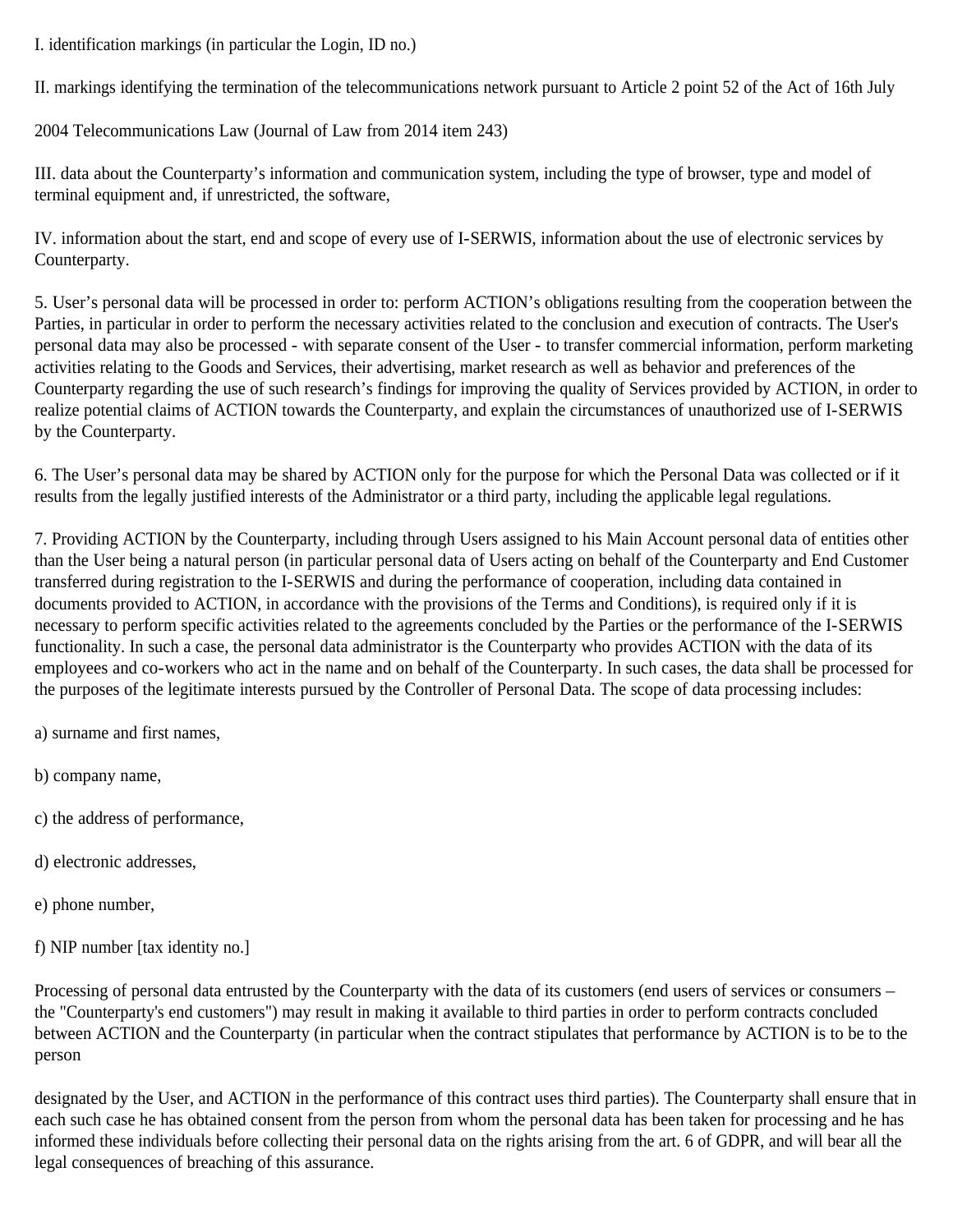After the performance of obligations arising from the contract between ACTION and the Counterparty using the services provided by external entities for the Counterparty's End Customers, ACTION and service providers are required to remove personal data (such as name, surname, telephone number, e-mail address) of the End Customers after the order has been delivered within 7 days after taking into account the knowledge of issuing the recipient's shipment, however, the delivery address is deleted only after two years from the order.

8. ACTION does not allow the use of I-SERWIS anonymously or under a pseudonym. ACTION applies technical measures to prevent the acquisition and modification of personal data transmitted electronically indicated in Section 4 paragraph 8 of the Terms and Conditions by unauthorized persons. ACTION entrusts the processing of User data within the scope of: surnames and first names, company names, PESEL [personal identity no.] number, or - if the number was not issued – passport number, identity card or other document confirming identity, address of performance, phone number to transport companies specified in the performance of orders.

9. The transfer of personal data by the User is voluntary. However, due to the fact that the processing of such data is necessary for using I-SERWIS, lack of transfer of personal data will prevent the creation of Sub-accounts and permissions for the User and cooperation between Parties under the Terms and Conditions. The Counterparty decides about processing of personal data of his End Customers as he is the collector of personal data, and it is necessary only if the Counterparty selects the option to perform orders for them.

10. By entrusting ACTION with performance of orders of his End Customers, the Counterparty agrees for ACTION to print out invoices and advertising materials. In connection with the activities listed in the previous sentence, the Counterparty is not entitled to any claims against ACTION, even if a document bears a registered trade mark or other marking that personalizes the Counterparty.

# **§10. CONDITIONS OF COOPERATION AND FORMS OF PAYMENT**

1. Subject to the provisions of paragraphs 2-3 below, payment for Goods or Services take place at the receipt of the Goods or when ordering the Services.

2. ACTION may give the Counterparty, at his request, a revolving trade credit in the amount and period of deferred payment defined by ACTION. The amount and repayment period of trade credit (hereafter: Credit Limit) will be the maximum value of the Counterparty's debt to ACTION and the maximum period of repayment of such debt (calculated from the date of a VAT invoice) due to the Counterparty's purchase of Goods and/or Services with deferred payment. Terms of granting the Credit Limit: *https://is3.action.pl/account/termsofcooperation#credit*

3. Due to the fact that Credit Limit is granted on the basis of data and documents valid at a specific date, and in addition due to the fact that ACTION insures its receivables and is obliged to respect agreements made with its Insurer regarding the risk associated with Credit Limits, in the event of recognition by ACTION (including in agreement with the Insurer) that the Counterparty does not meet the conditions for using the Credit Limit and Credit Limit in the amount granted so far, ACTION reserves the right to unilaterally change the amount or payment term of the Credit Limit, revoke Credit Limit already granted, as well as it has the right to maintain the amount or repayment period of Credit Limit only on condition that the Counterparty shall provide further securities and documents. Information about changes in the Credit Limit will be available in I-SERWIS and will be sent to the Counterparty's Email address. ACTION is not responsible for the effects of changes or withdrawal of Credit Limit.

4. The Counterparty undertakes to pay for Goods or Services in a timely manner. If the Counterparty fails to fulfil the term of payment indicated on an invoice, ACTION will be entitled to request from the Counterparty to pay for the delay interest at a statutory amount and will charge the Counterparty in interest notes. Interest notes may also be sent to the Counterparty's Email address. If a payment reminder sent to the Counterparty to pay the principal amount together with interest for delay proves to be ineffective, i.e. the Counterparty does not pay his debt, ACTION will be entitled to undertake debt collection activities by itself or through debt collection companies. The costs of collection activities and the costs paid by ACTION to professional debt collection entities will be charged by the Counterparty.

5. Detailed information about payments and terms of granting the Credit Limit are published on ACTION's website at: http://www.action.pl/pl/klient/warunki-wspolpracy.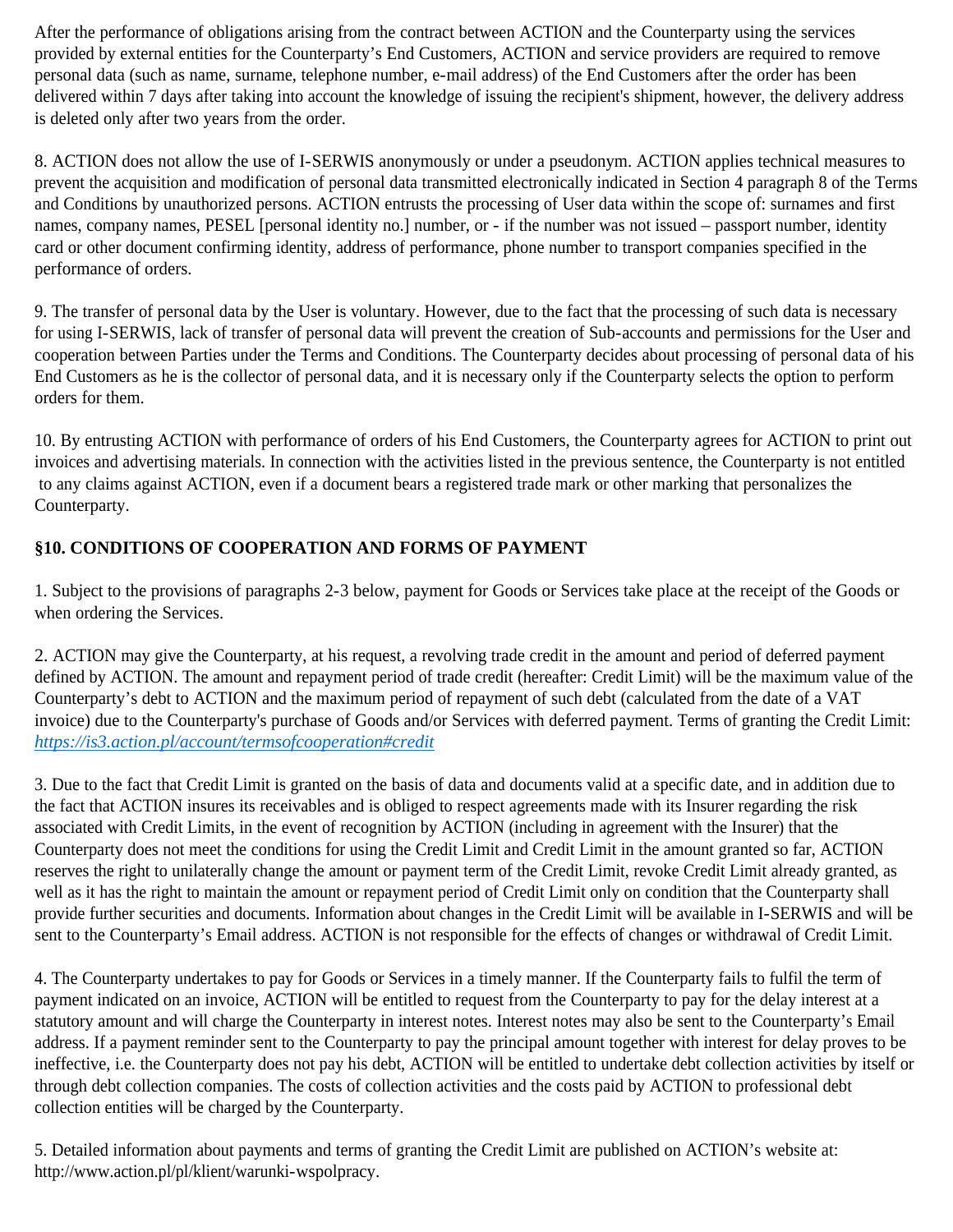### **§11. ADDITIONAL PROVISIONS**

1.Any rights under this Agreement (including in particular monetary claims against ACTION) may not be:

a) transferred to any third party by the Contractor,

b) deducted by the Contractor from ACTION's claims against the Contractor without the prior consent of ACTION expressed in writing under pain of nullity.

2.The Regulations are subject to Polish law.

3.Any disputes that may arise between the parties under the Regulations and the implementation of activities performed on this basis will be settled by common courts competent for ACTION.

4.In the event that any of the provisions of these Regulations, by virtue of law or final or valid decision of any administrative authority or court, have been declared void or ineffective, the remaining provisions of these Regulations shall remain in full force and effect.

5.The document has been prepared in Polish and is valid from the day - in accordance with the date appearing in the electronic verification signature in the file's properties.

6.In the period from the date of publication of the Regulations to the date of its entry into force, the Contractor may use ISERWIS under the existing conditions. After this deadline, the User will not be able to perform the actions specified in the Regulations through I-SERWIS. This fact does not affect the existence of obligations of the Parties created before that date.

### Annexes to the Regulations:

1. Specimen Statement of having the status of a large entrepreneur.

2.Description of technical and organizational measures used to ensure protection of personal data processing used in I-SERWIS.

| <b>Annex No. 1</b> |         |        |  |
|--------------------|---------|--------|--|
|                    |         |        |  |
|                    | (Place) | (Date) |  |
|                    |         |        |  |
|                    |         |        |  |
|                    |         |        |  |
| (Dane Kontrahenta) |         |        |  |
|                    |         |        |  |
|                    |         |        |  |
| NIP:               |         |        |  |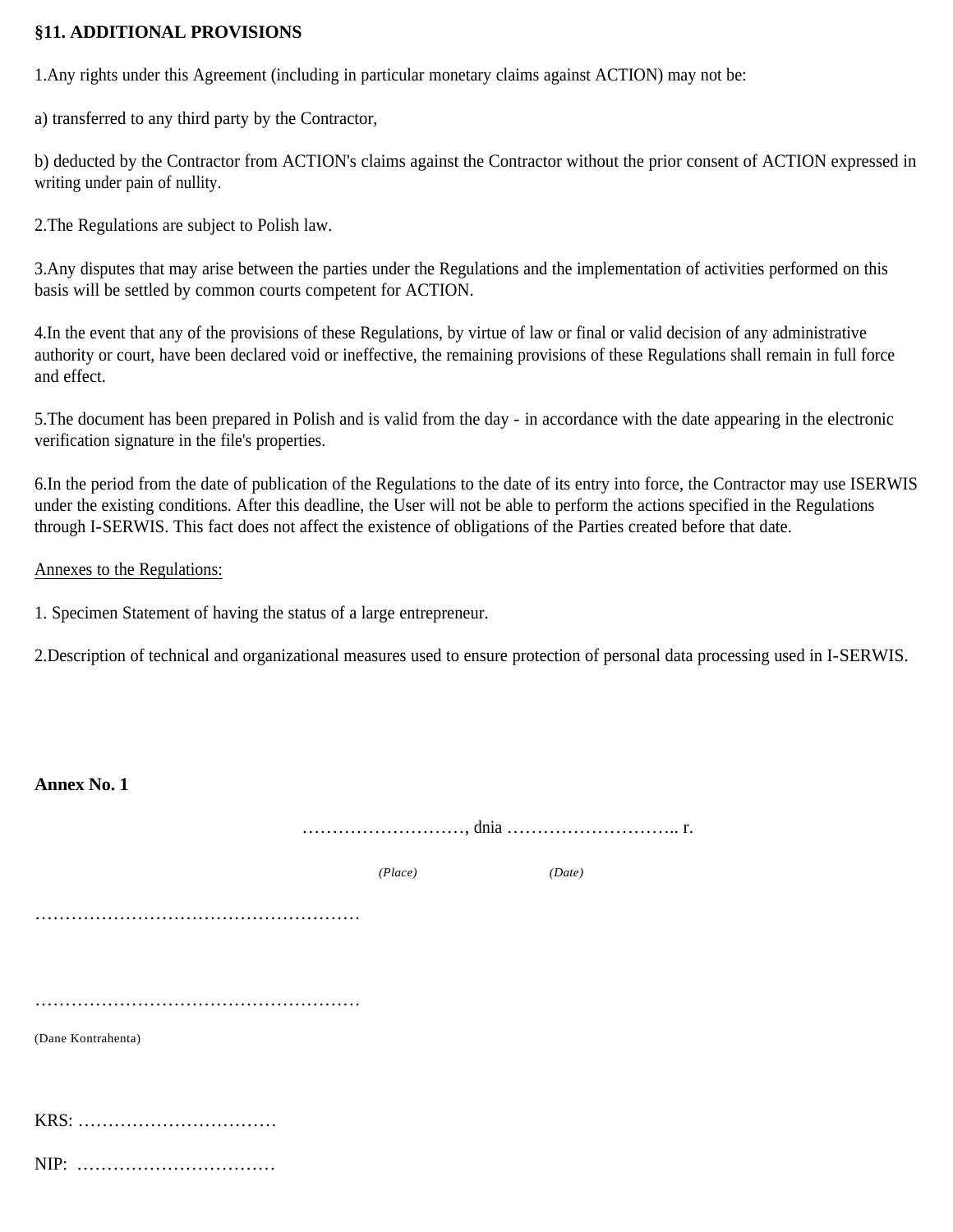### **ACTION S.A.**

#### **Zamienie, ul. Dawidowska 10**

#### **05 – 500 Piaseczno**

### **KRS 0000214038, NIP 527-1107-221**

### **DECLARATION ON THE STATUS OF LARGE ENTREPRENEUR**

In connection with the entry into force on 1 January 2020 of the Act on the amendment of certain acts to reduce payment gridlocks (Journal of Laws of 2019, item 1649), in order to fulfill the obligation arising from the provision of art. 4c of the Act amended by Art. 10 of the Amending Act resulting in the identification of large enterprises, the undersigned, representing:

\_\_\_\_\_\_\_\_\_\_\_\_\_\_\_\_\_\_\_\_\_\_\_\_\_\_\_\_\_\_\_\_\_\_\_\_\_\_\_\_\_\_\_\_\_\_\_\_\_\_\_\_\_\_\_\_\_\_\_\_\_\_\_\_

#### **I declare that on the day of submitting this statement I have the status of a**

#### **BIG ENTREPRENEUR,**

i.e. an entrepreneur other than micro, small or medium within the meaning of Annex I to Commission Regulation (EU) No 651/2014 of 17 June 2014 recognizing certain types of aid as compatible with the internal market in application of Art. 107 and 108 of the Treaty (Official Journal of the EU L 187 of 26.06.2014, as amended) and after analyzing in particular relationships and their impact on employment and financial parameters necessary to determine the ceilings referred to in art. 1 of the Annex, especially the types of enterprises taken into account when calculating the number of staff and financial amounts specified in art. 3 of the Annex **- insert "X" in only one square:**

**YES NO**

Date of commencement of the Counterparty's activity: ........... ...

The Contractor undertakes to immediately notify ACTION S.A. based in Zamienie on changing its entrepreneurial status and other data necessary to continue commercial cooperation.

**I declare that the above data regarding the determination of the size of the enterprise are consistent with the factual and legal status.**

……………………………………………………………………….…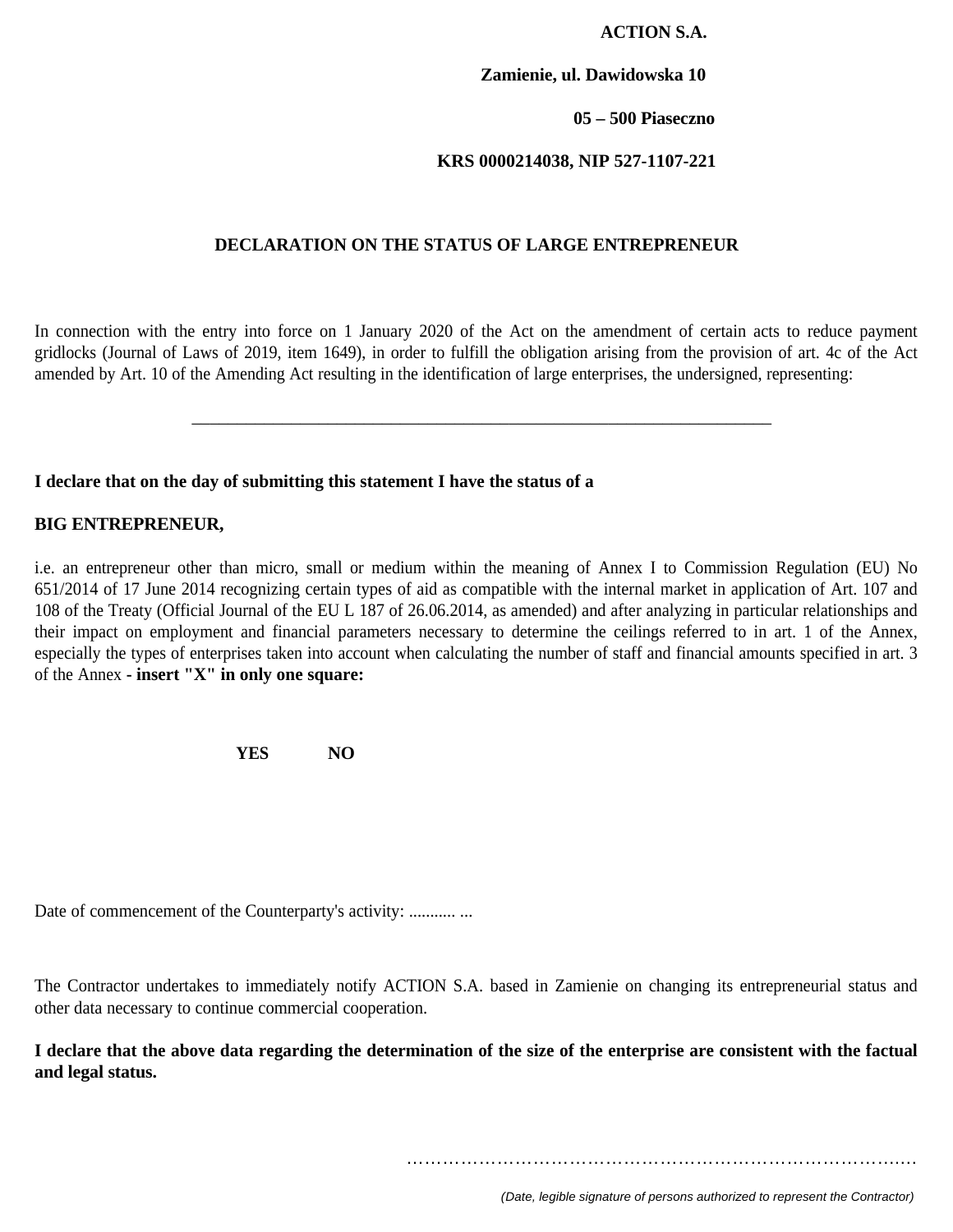### **Annex No. 2**

Description of technical and organizational measures used to ensure protection of personal data processing used in I-SERWIS The personal data file is kept:

a) centrally

b) using the IT system

c) using at least one IT system device used to process personal data connected to the public network (e.g. the Internet)

16.The requirements set out among others in GDPR

a) a Data Protection Officer been appointed to supervise compliance with the protection rules for personal data being processed

b) only persons authorized by the Data protection Officer are allowed to process the data

c) records of persons authorized to process data are kept

d) security policy has been developed and implemented

e) IT system management instruction has been developed and implemented

f) a register of personal data processing activities is kept

g) other means, in addition to those listed in points a-e, are used to secure data:

Physical data protection measures:

[2.]The personal data file is stored in a room protected by doors of increased fire resistance >=30 min.

[3.]The personal data file is stored in a room protected by doors with increased resistance to burglary - Class C doors

[5.]The rooms in which the personal data file is processed are equipped with an anti-burglar alarm system.

[6.]Access to the premises in which the personal data file is processed is covered by the access control system.

[7.]Access to the premises in which the personal data file is processed is controlled by a monitoring system using industrial cameras.

[9.]Access to the premises in which the personal data file is processed is protected by the security service 24 hours a day.

[14.]The backup/archival copy of the personal data file is stored in a locked metal cabinet.

[17.]The premises in which the personal data files is processed are protected against the effects of fire by means of a fire protection system and/or a freestanding fire extinguisher.

[18.]Documents containing personal data are destroyed mechanically using document shredders, when they are not needed anymore. Hardware measures of the IT and telecommunications infrastructure:

[3.]UPS devices, a power generator and/or a separate power network have been used to protect the IT system used to process personal data against the effects of power failure.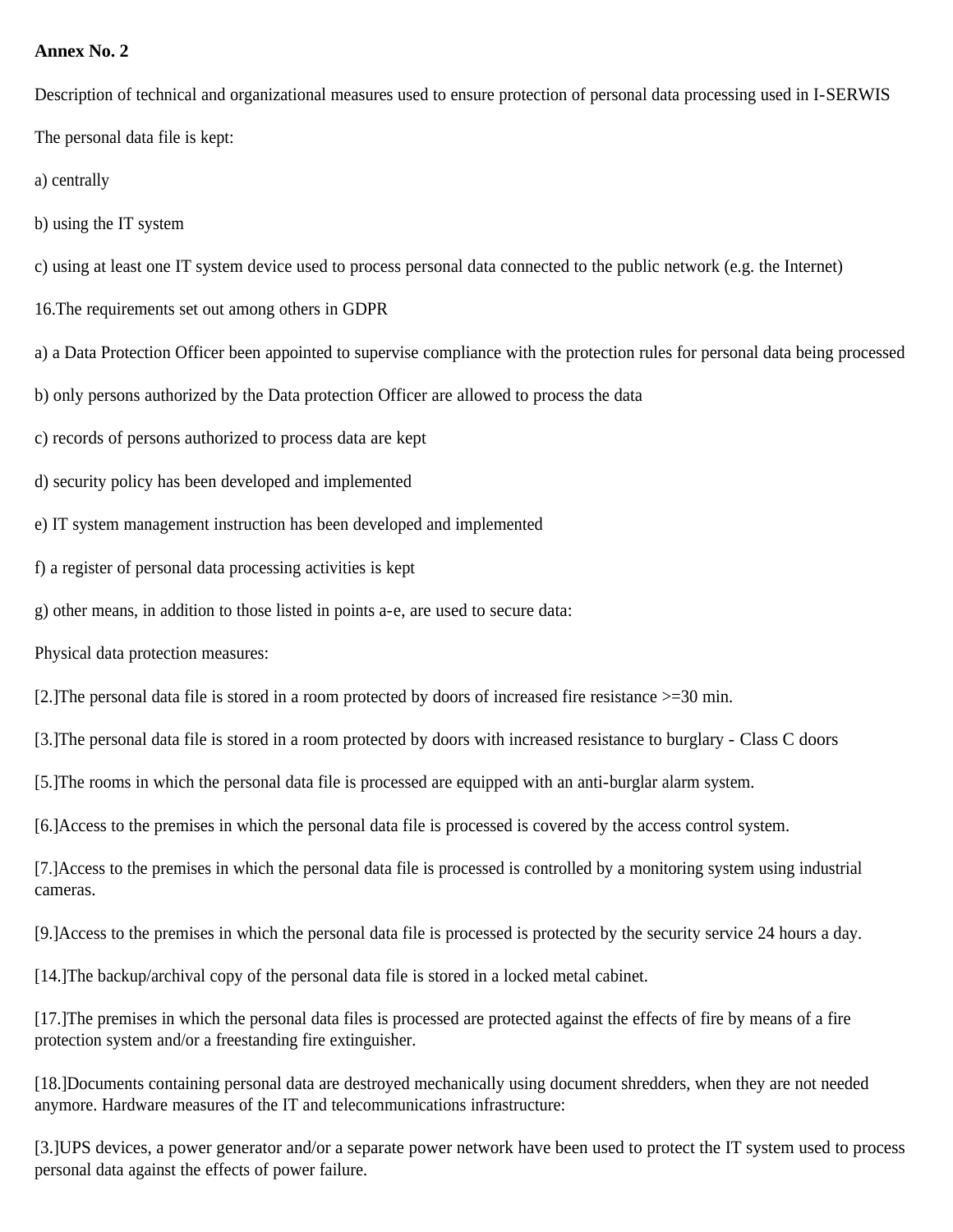[4.]Access to the personal data file, which is processed on a dedicated computer station/laptop computer, has been protected against unauthorized activation with the BIOS password.

[5.]Access to the operating system of the computer in which personal data is processed is secured using the authentication process with the user ID and password.

[8.]Measures preventing making unauthorized copies of personal data processed using IT systems have been applied.

[9.]Systemic mechanisms have been used to enforce periodical change of passwords.

[10.]A system for registering access to the personal data/data file has been applied.

[11.]Cryptographic data protection measures for personal data transferred via teletransmission have been used to determine appropriate rights of access to IT resources, including personal data files for i[12.]Access to teletransmission resources has been secured by means of authentication mechanisms.

[14.] A disk array has been used to protect personal data against the effects of disk storage failure.

[15.]Anti-malware protection measures have been used to protect data against worms, viruses, Trojans, rootkits.

[16.]A Firewall system has been used to protect access to the computer network.

[17.]The IDS/IPS system has been used to protect access to the computer network.

Protection measures for software tools and databases:

[1.]Measures have been used to register changes made to individual elements of the personal data file.

[2.]Measures have been used to define the rights of access to the indicated scope of data within the processed personal data file.

[3.]Access to the personal data file requires authentication using the user ID and password.

[6.]Systemic measures have been used to determine appropriate rights of access to IT resources, including personal data files for individual users of the IT system.ndividual users of the IT system.

[7.]A mechanism forcing periodical change of access passwords to the personal data file has been applied.

[8.]Cryptographic measures to protect personal data have been used.

[9.]Screen savers have been installed in workstations, where personal data are processed.

[10.]The mechanism of automatic blocking of access to the IT system used for personal data processing in case of longer inactivity of the user has been used.

Organizational measures:

[1.]Persons employed in the processing of personal data have been familiar with the provisions on the protection of personal data.

[2.]Persons employed in the processing of personal data have been trained in the field of IT system security.

[3.]Persons employed in the processing of personal data have been obliged to keep them confidential.

[4.]Monitors of computers on which personal data is processed are set in a way that prevents unauthorized access to the data being processed.